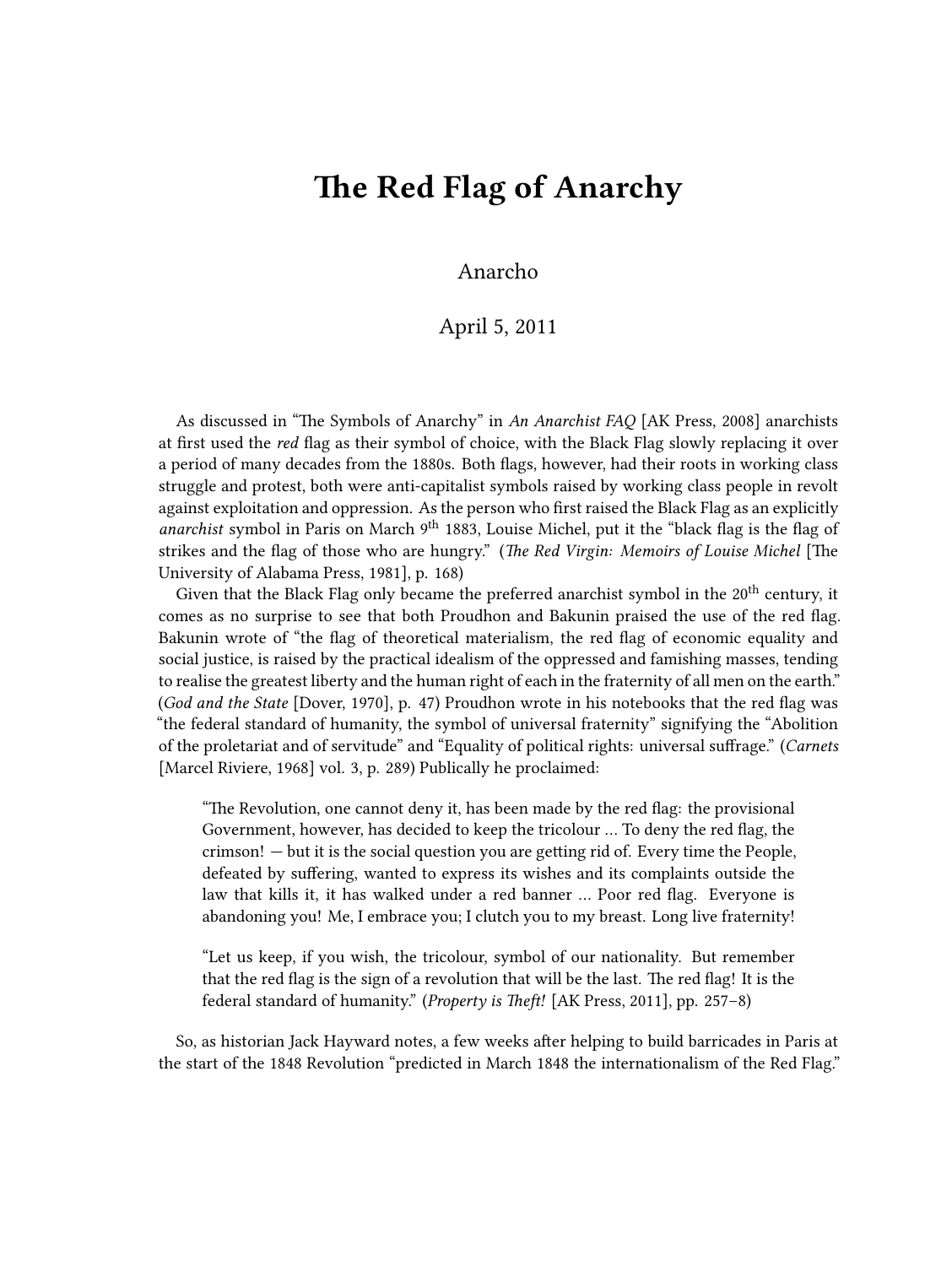Originally, as Hayward reports, the Red Flag was flown from the Paris town hall "to signal the proclamation of martial law to deal with food riots in 1789 and in July 1791 it was used at the massacre of anti-royalist demonstrators. In 1792, the republican revolutionaries turned it into a symbol of defiance by inscribing on red flags: 'Martial law of the sovereign people against the rebellion of the executive power.'" After that "the Red Flag went into eclipse. The *tricolore* carried all before it for the rest of the Revolution and under Napoleon, being readopted at the 1830 Revolution as the emblem of the July Monarchy. The Left sought an alternative and at first it was the Black Flag symbolising a fight to the death that appeared in the 1831 Lyons riots, with its slogan: 'Work or Death.'" (*After the French Revolution* [Harvester Wheatsheaf, 1991], pp. 245–6)

So the Black Flag was a recognised symbol of the Left, so it was unsurprising that when the Red Flag became too associated with Marxist social democracy in France, the likes of Louise Michel urged anarchists to raise the Black Flag in the 1880s and onwards. Yet both are symbols of working class protest, both are flags raised by striking workers:

"The red banner, which has always stood for liberty, frightens the executioners because it is so red with our blood. The black flag, with layers of blood upon it from those who wanted to live by working or die by fighting, frightens those who want to live off the work of others. Those red and black banners wave over us mourning our dead and wave over our hopes for the dawn that is breaking." (Michel, pp. 193–4)

Michel, it must be noted, is referring to a workers revolt in Lyon in 1831 when *"Vivre en travaillant ou mourir en combattant!"* ("Live working or die by fighting!") was painted onto a Black Flag carried by protesters. Interestingly, Proudhon stayed in Lyon in the early 1840s was deeply influenced by these workers, going so far as to call his own ideas *mutuelisme* after the word they used to describe their associative socialism.

Why did the Red Flag become the symbol of choice for the socialist movement, Proudhon and Bakunin included? For this, we need to look at the 1848 Revolution in France and, in particular, the activities of that perennial state-communist revolutionary, Louis Auguste Blanqui. It was in February 1848 that the Red Flag "appeared during the insurrection for the first time as a workers' banner on a large scale, alongside the *tricolore*. It symbolised their wish for break with the Orleanist past." Blanqui's first symbolic act of that revolt was to issue a manifesto "deploring the decision to retain the *tricolore* as the national flag instead of replacing it with the Red Flag." The 25th of February saw a demonstration of armed citizens carrying red flags. (Hayward, p. 245)

As with the use of the Black Flag by anarchists, the use of the Red Flag by socialists of all tendencies spread from France. In Britain, the Red Flag was adopted as a Chartist symbol on 31<sup>st</sup> of December, 1849. On 10<sup>th</sup> November 1850 European Socialists in exile in London adopted it in place of their national flags, "a prelude to it becoming the emblem of the First International in 1866." (Hayward, p. 246) Its adoption by the *International Workers Association* should come as no surprise given the key role the French followers of Proudhon played in setting it up.

It comes, therefore, as no surprise that the newspapers in the 19th century denounced *"the Red Flag of anarchy"*, given that anarchists (like others in the revolutionary workers movement) raised it in their struggles and revolts. Both Proudhon and Bakunin associated themselves with that symbol, just as they both proclaimed themselves socialists. However, after their deaths state socialism came to dominate most labour movements in the world and the Red Flag became associated with Marxian social democracy and anarchists sought other symbols. With Communard and indefatigable revolutionary Louise Michel taking the initiative, that other flag of French working class revolt, the Black Flag, was taken up as a replacement.